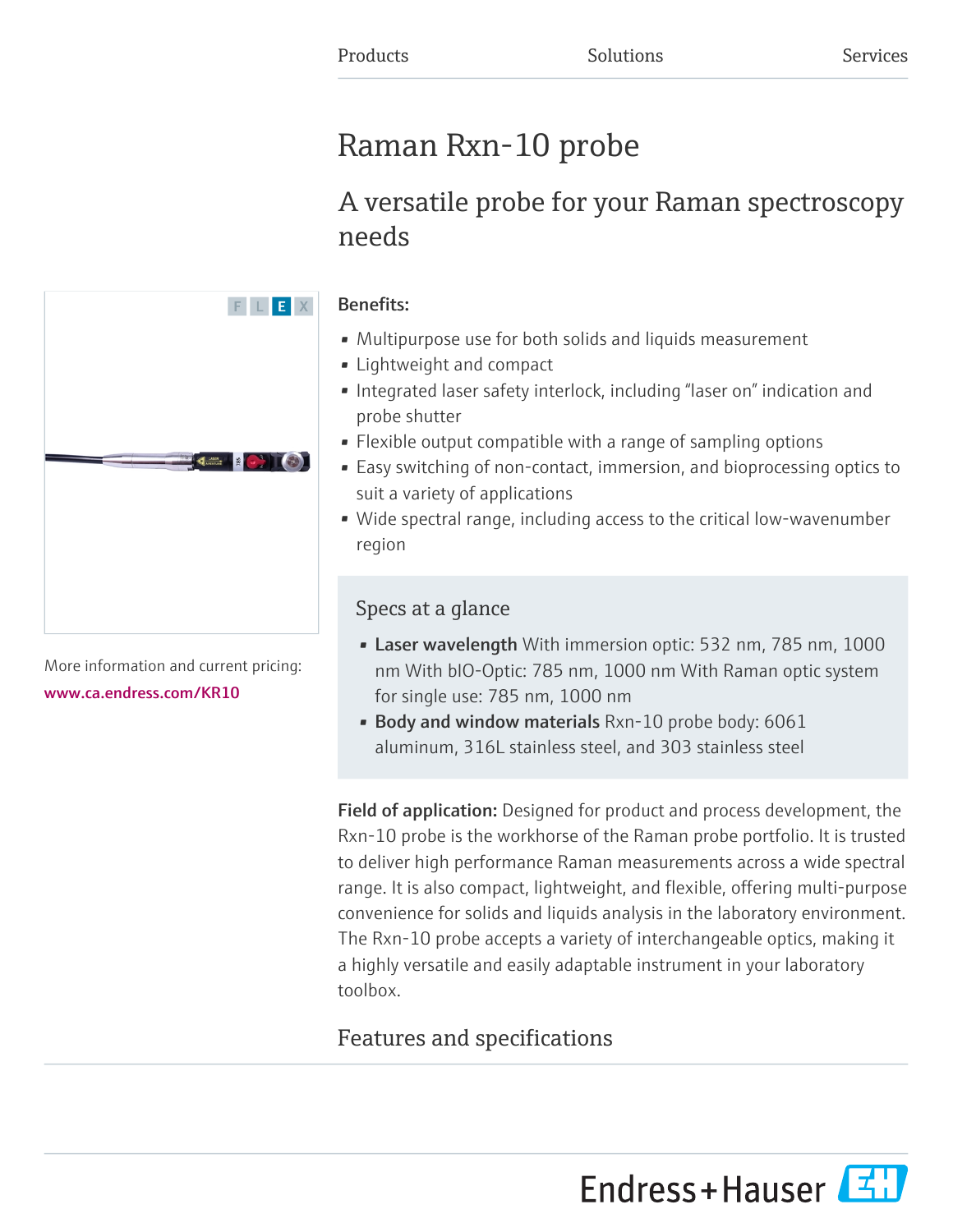# Liquids Measuring principle

Raman spectroscopy

#### Laser wavelength

With immersion optic: 532 nm, 785 nm, 1000 nm With bIO-Optic: 785 nm, 1000 nm With Raman optic system for single use: 785 nm, 1000 nm

### Spectral coverage

Probe spectral coverage is limited by the coverage of the analyzer being used.

### **Temperature**

Temperature, Rxn-10 probe: -10 to 70 °C

### Relative humidity

20-60% non-condensing

#### Maximum laser power into probehead (mW)

<499

#### Sample interface

Based on the sampling optic selected

#### Body and window materials

Rxn-10 probe body: 6061 aluminum, 316L stainless steel, and 303 stainless steel

### Fiber optic cable

Design: PVC jacketed, proprietary construction Connections: proprietary electro-optic (EO), or FC to EO fiber converter(s) for non-embedded systems Temperature: -40 to 70 °C Length: 5 to 25 m standard, available in 5 m increments Minimum bend radius: 152.4 mm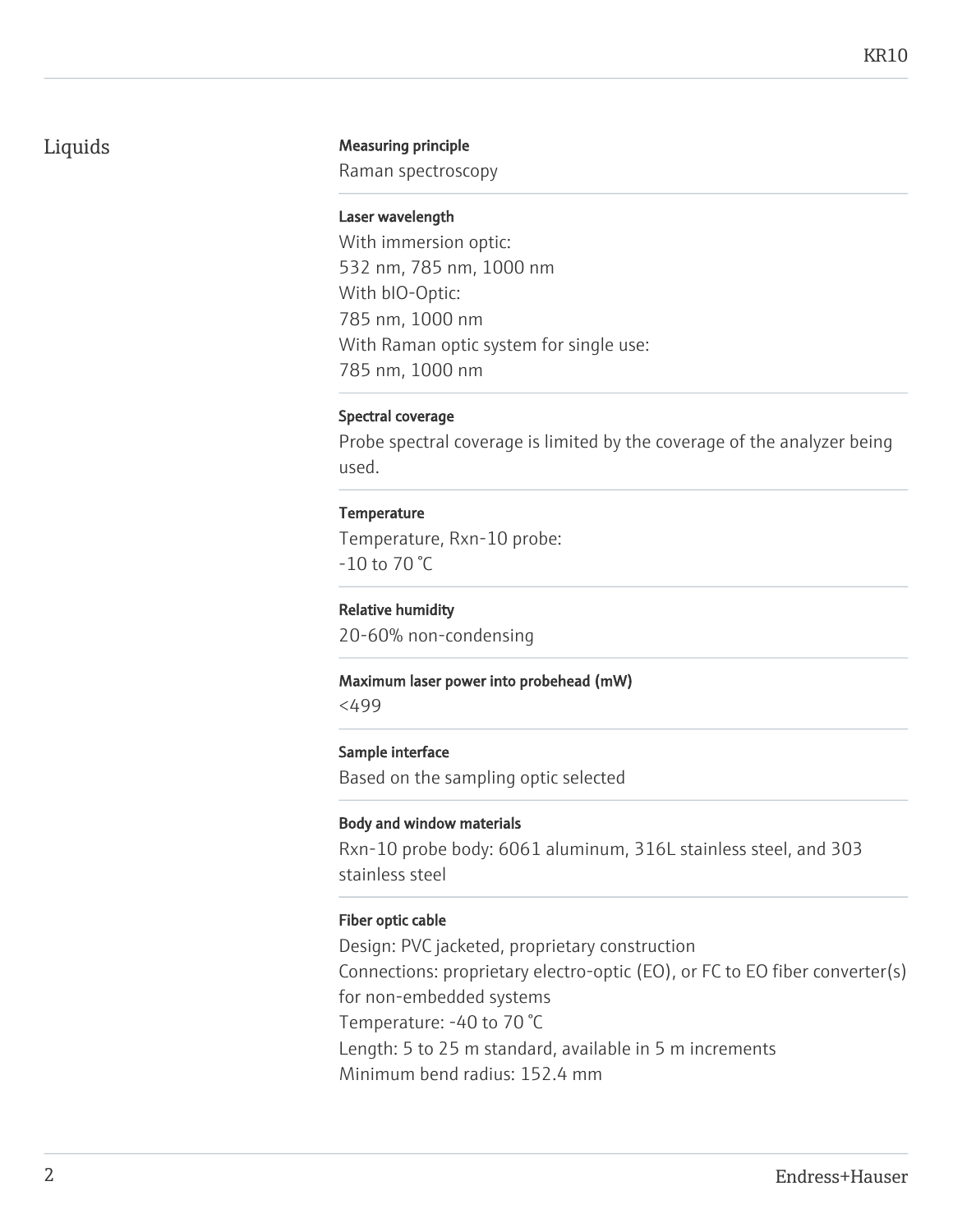# Liquids

#### Length

Rxn-10 probe (including fiber cable bend radius): 356 mm

Diameter (mm) Rxn-10 probe: 19

Working distance (mm) Based on the sampling optic selected

Solids Measuring principle

Raman spectroscopy

#### Laser wavelength

532 nm, 785 nm, 1000 nm

Spectral coverage

Probe spectral coverage is limited by the coverage of the analyzer being used.

# **Temperature** Temperature, Rxn-10 probe: -10 to 70 °C

Relative humidity 20-60% non-condensing

Maximum laser power into probehead (mW) <499

Sample interface Based on the sampling optic selected

#### Body and window materials

Rxn-10 probe body: 6061 aluminum, 316L stainless steel, and 303 stainless steel